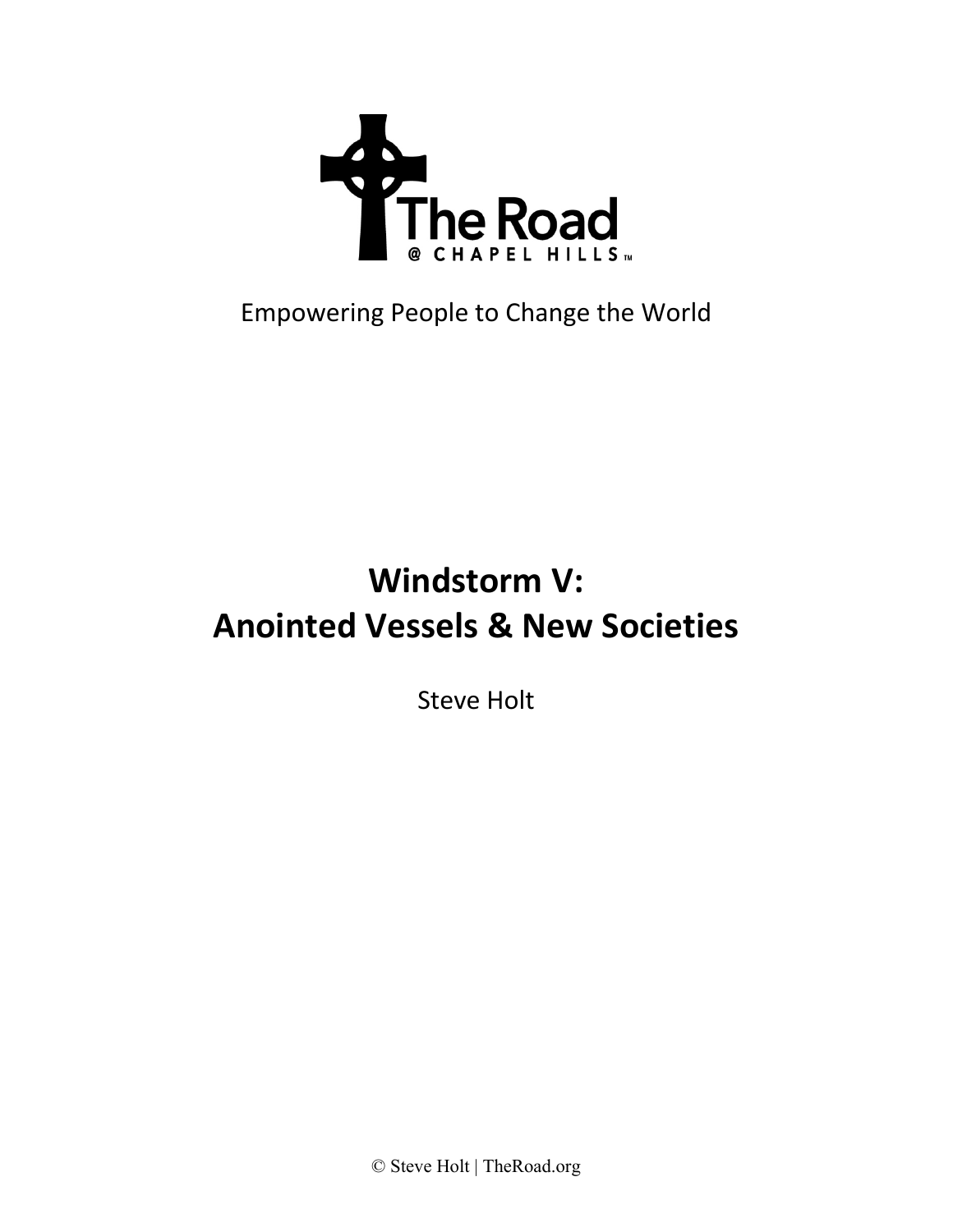#### **Windstorm V** *Anointed Vessels & New Societies*

#### **Announce:**

- How about this podium!! Dale Milki made this for me.
- Victor Marx will be speaking next weekend at The Road
- New to The Road? Join us tonight for Pit Stop to share about the vision and values of The Road in the lobby/kitchen area
- Testimonies from Windstorm

For the past week, we have been going through Acts 1 and 2 verse by verse, and drawing out characteristics of a Windstorm in times of revival and awakening. We are learning the deeper lessons of what an empowered church in the last days will look like and the kind of power and effects the Spirit brings in a God ordained, God orchestrated Windstorm:

- 1. Burning Desire leading to Unity and Prayer (Acts 1:14)
- 2. Devine Disruption (Acts 2:1)
- 3. Holy Spirit comes. Spirit filling, Spirit spilling (Acts 2:2-3)
- 4. Mission Magnetism (Acts 2:4-11)
- 5. Fresh Worship (Acts 2:11)
- 6. Enlivened Affects (Acts 2:12)

All of these messages are on our website, theroadcs.org, and you also will have access to my notes there

#### **vs. 14 But Peter, standing up with the eleven, raised his voice**

### **7) Anointed Vessels**

• God took a fearful, brash, selfish, uneducated blue-collar fisherman and turned him into a fearless, humble, focused evangelist! How could this happen?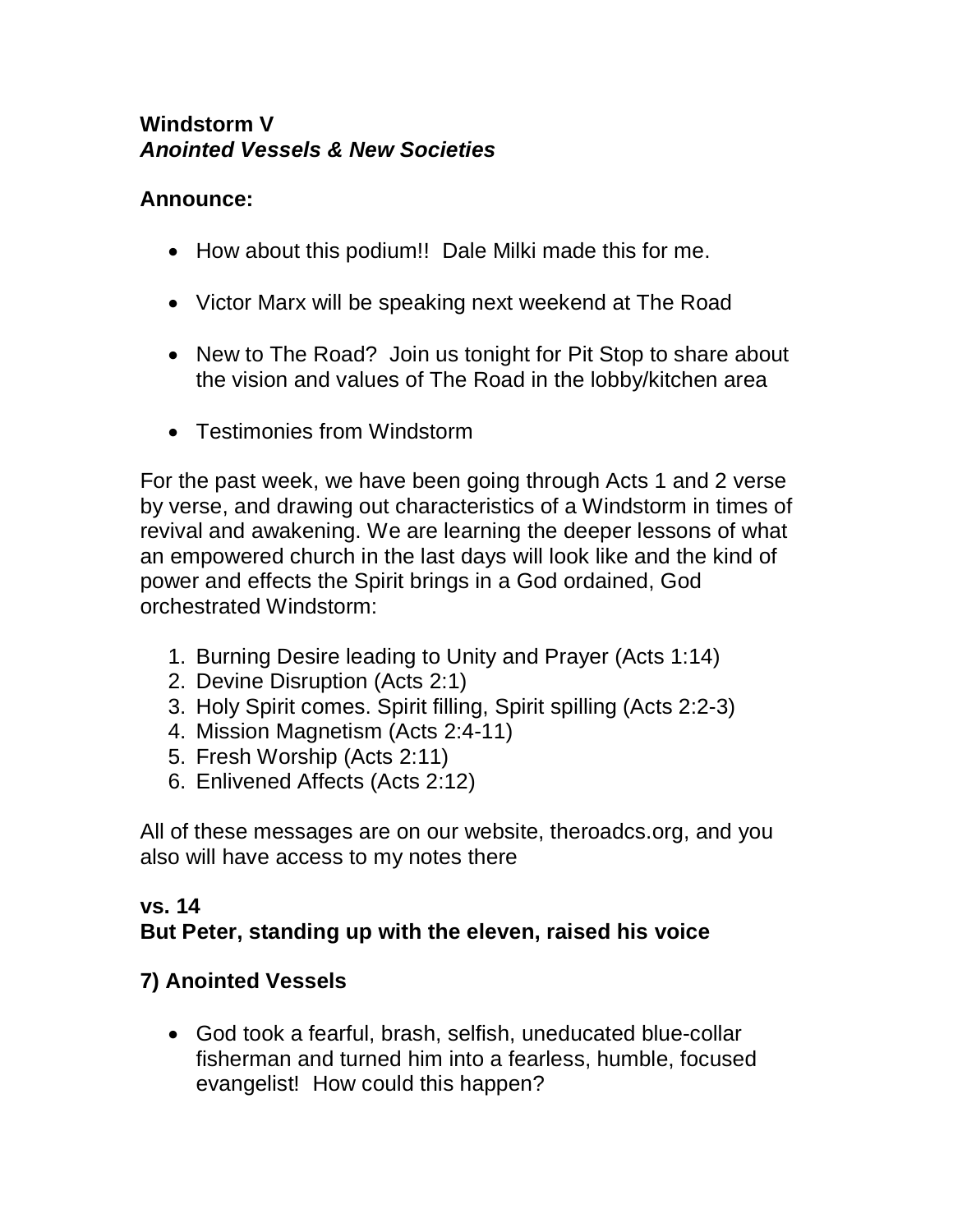- Windstorm of the Spirit
- God raises up anointed vessels who get filled and empowered with the Spirit during a revival
- On writer explains, "With those stirrings of the Spirit that are the precursor of revival, there is born in many such hearts a wholesome dissatisfaction with that vague and mystic view of being filled with the Spirit that leaves one in the dark as to what it is, how it comes and whether or not one has received it." Wallis, ibid, p. 69
- Many are clothed with power—even children begin to manifest the presence and power of the Holy Spirit

**But Peter, standing up with the eleven, raised his voice and said to them, "Men of Judea and all who dwell in Jerusalem, let this be known to you, and heed my words. For these are not drunk, as you suppose, since it is** *only* **the third hour of the day. But this is what was spoken by the prophet Joel:**

**17** *'And it shall come to pass in the last days, says God, That I will pour out of My Spirit on all flesh;* **Your sons and your daughters shall prophesy, Your young men shall see visions, Your old men shall dream dreams.** *And on My menservants and on My maidservants* **I will pour out My Spirit in those days;** *And they shall prophesy***.** 

- The Spirit is poured out on "all flesh": sons, daughters, young men, old men, menservants and maidservants
- Anointing poured out by the Spirit is a work of God that transcends gender, ethnicity, age, or socio-economics—in a time of revival God is fulfilling the prophecy of Joel
- Great preachers come from the outpourings of the Spirit of God. Characteristics of the preaching in times of a windstorm: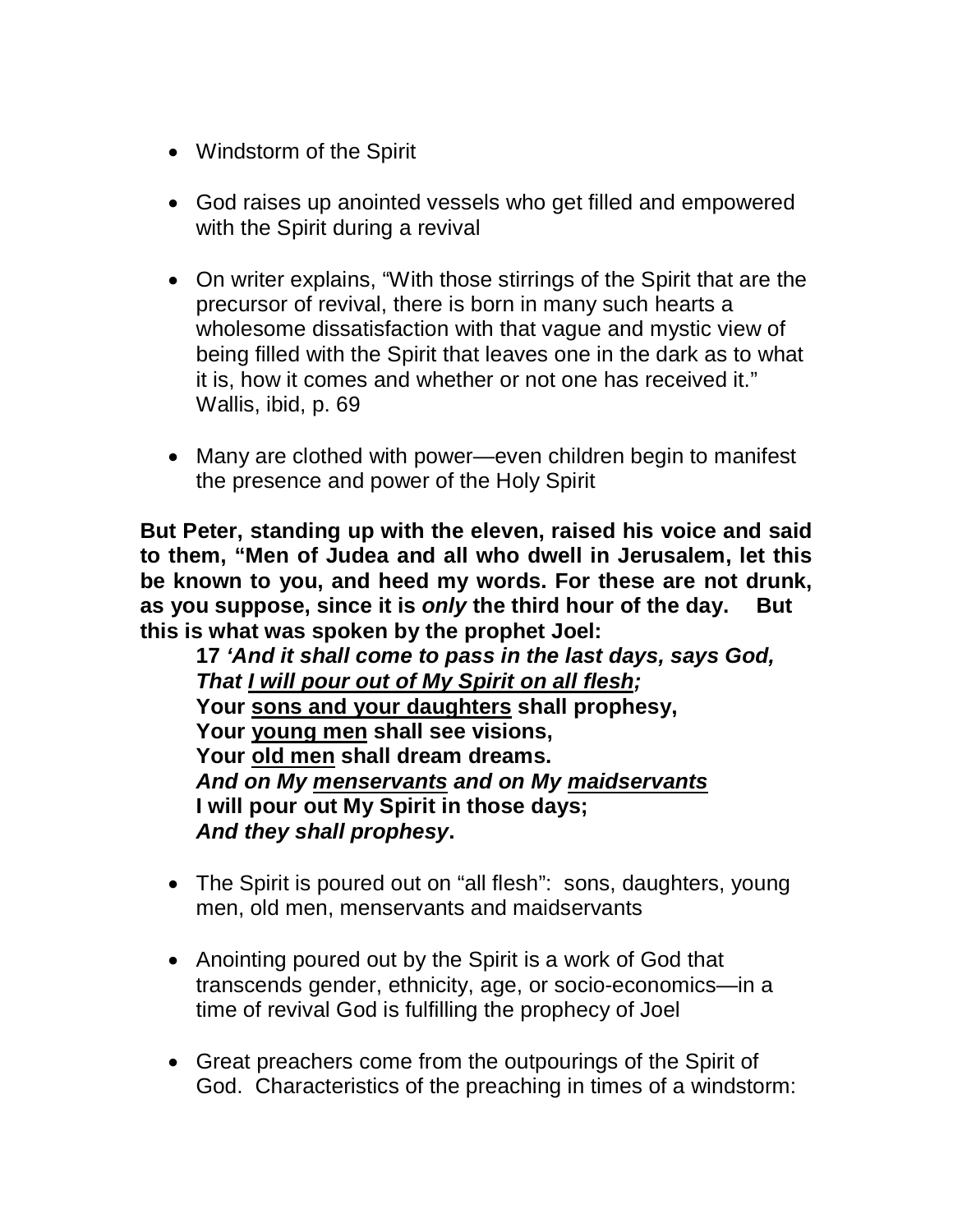#### **Vs. 22 "Men of Israel, hear these words: Jesus of Nazareth, a Man attested by God to you by miracles, wonders, and signs which God did through Him in your midst, as you yourselves also know**

1) Jesus Focused Preaching—not health and wealth. Not the 5 points to a happy life, but rather, the preaching of Christ and Him crucified.

#### *Solo Christo!* **By Christ's Work Alone are We Saved**

The Reformation called the church back to faith in Christ as the sole mediator between God and man. While the Roman church held that "there is a purgatory and that the souls there detained are helped by the intercessions of the faithful" and that "Saints are to be venerated and invoked;" "that their relics are to be venerated" -- the reformers taught that salvation was by Christ's work alone. As John Calvin said in the *Institutes of the Christian Religion,* "Christ stepped in, took the punishment upon himself and bore the judgment due to sinners. With his own blood he expiated the sins which made them enemies of God and thereby satisfied him...we look to Christ **alone** for divine favour and fatherly love!"

- **Paul spoke of such preaching in his ministry:** *For I determined not to know anything among you except Jesus Christ and Him crucified. 3 I was with you in weakness, in fear, and in much trembling. 4 And my speech and my preaching were not with persuasive words of human wisdom, but in demonstration of the Spirit and of power[1](#page-3-0)*
- Jesus centered preaching is preaching centered in on the life, death, and resurrection of Christ
- *2)* Bible Based Preaching. In vss 17-21; 25-28 and vs 34-35, Peter is quoting the scriptures
	- In a Windstorm, anointed pastors, go back to the Bible and preach from the Bible

<span id="page-3-0"></span><sup>1</sup> *The New King James Version*. 1982 (1 Co 2:2–4). Nashville: Thomas Nelson.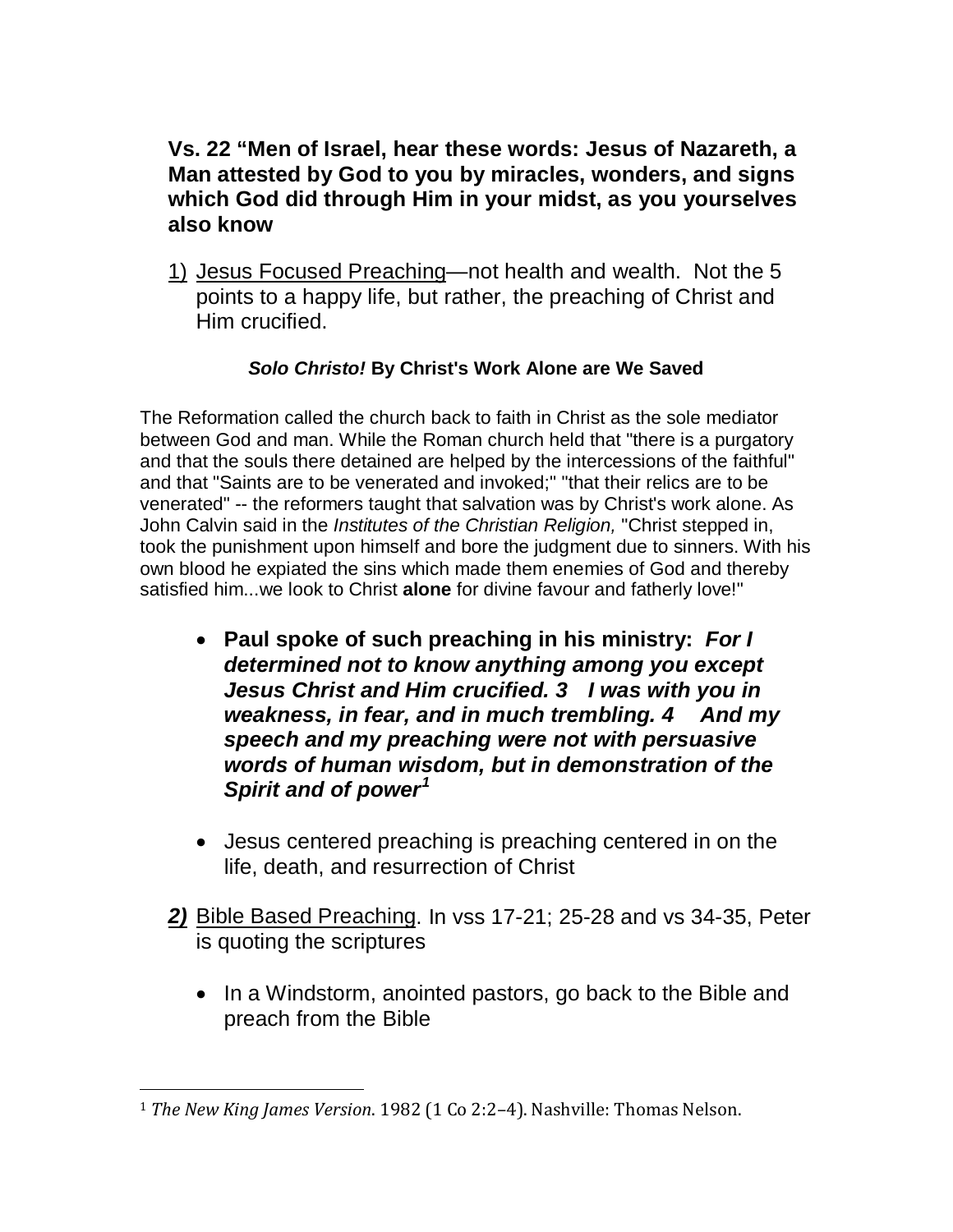#### *Sola Scriptura:* **The Scripture Alone is the Standard**

The doctrine that the Bible alone is the ultimate authority was the "Formal Principle" of the Reformation. In 1521 at the historic interrogation of Luther at the Diet of Worms, he declared his conscience to be captive to the Word of God saying, "Unless I am overcome with testimonies from Scripture or with evident reasons -- for I believe neither the Pope nor the Councils, since they have often erred and contradicted one another -- I am overcome by the Scripture texts which I have adduced, and my conscience is bound by God's Word."

*3)* Heart Centered Preaching. Preaching that not only touches the mind, but the spirit, and the heart. Such Spirit anointed preaching brings conviction and repentance

#### **Vs. 37 Now when they heard** *this,* **they were cut to the heart, and said to Peter and the rest of the apostles, "Men** *and* **brethren, what shall we do?"**

- When God is moving in a place, the hearts of men are cut to the core with conviction to go after God
- In writing about Gilbert Tennant a friend and fellow preacher with Jonathan Edwards, it was said of his sermons, "Many had their countenance changed; their thoughts seemed to trouble them, so that their loins were loosed and their knees smote against each other. Great numbers cried aloud in the anguish of their souls. Several stout men fell as though a cannon had been discharged and the ball made its way through their hearts." Fischer, *Reviving Revivals*, p. 156

**Vs. 41 Then those who gladly received his word were baptized; and that day about three thousand souls were added** *to them***. And they continued steadfastly in the apostles' doctrine and fellowship, in the breaking of bread, and in prayers. Then fear came upon every soul, and many wonders and signs were done through the apostles. [2](#page-4-0)**

#### **8) Supernatural Blessing**

<span id="page-4-0"></span><sup>2</sup> *The New King James Version*. 1982 (Ac 2:41–43). Nashville: Thomas Nelson.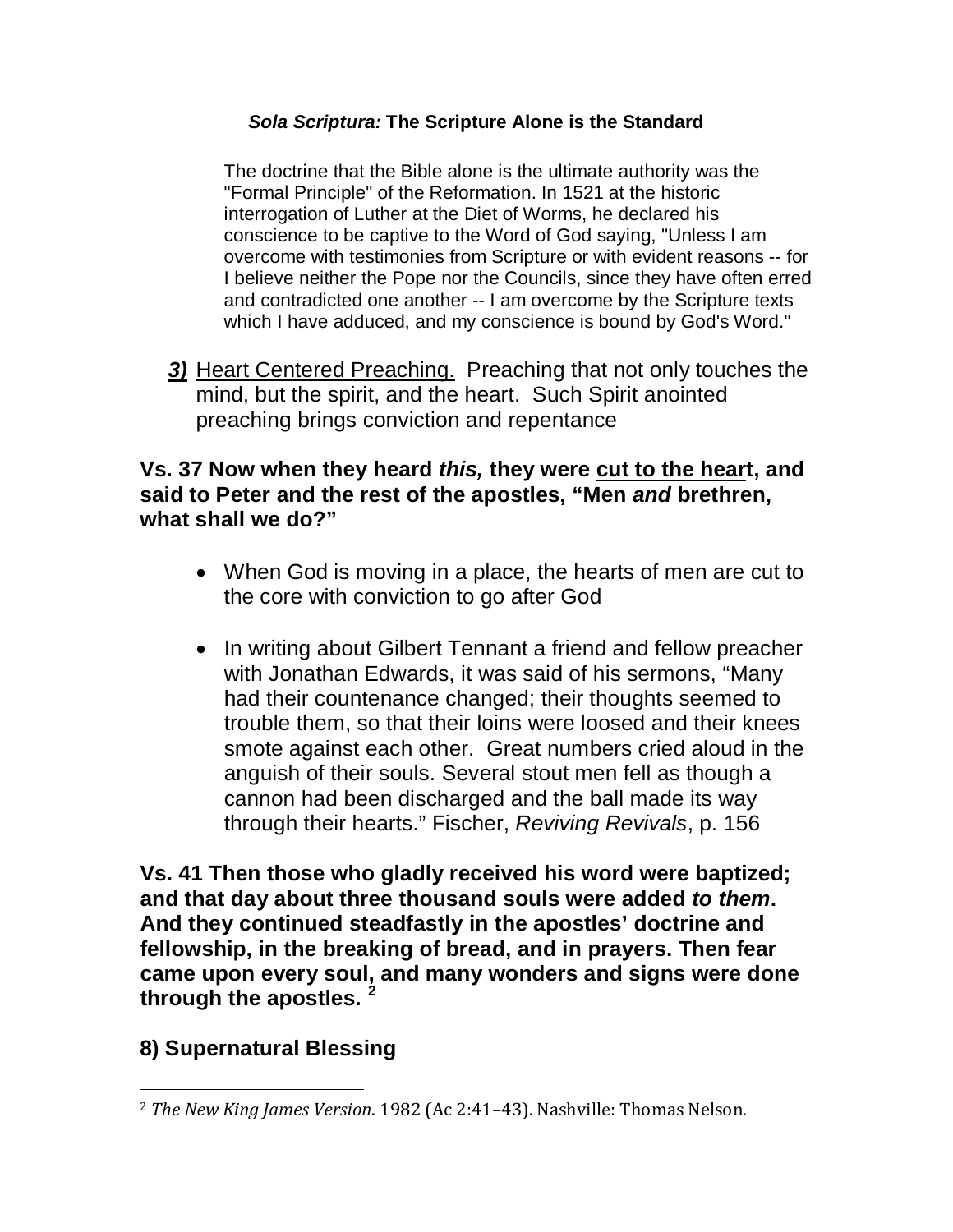- 3k in one day! Continual blessing of amazing signs and wonders from heaven
- *Acts 4:4 However, many of those who heard the word believed; and the number of the men came to be about five thousand.*
- *Acts 5:14 And believers were increasingly added to the Lord, multitudes of both men and women, so that they brought the sick out into the streets and laid them on beds and couches, that at least the shadow of Peter passing by might fall on some of them.*
- It is said that from 1735 to 1745 in the U.S., when the 1<sup>st</sup> Great Awakening took place under Jonathan Edwards that some 50k people came into the church.
- From 1857 to 1859 in the great revival of the  $2^{nd}$  Great Awakening, it is computed that half a million people joined the church. Not decisions for Christ, but men and women who joined the church! Became life long disciples.
- The Jesus Movement is classically characterized by long hair, bell-bottom wearing, tract delivering, finger to the sky pointing, Christian young adults on the late 1960's and 70's. Starting in the Haight-Ashbury district of San Francisco, a small group of counter culture and a few seminary trained young people began to reach out to drug infested hippies. They started a Christian Commune and outreach that touched between 30-50k hippies.
- The movement spread into southern California through a hippie preacher named Lonnie Frisbee. Teaming up with John Higgins and Chuck Smith at Calvary Chapel Costa Mesa, the movement grew in strength and vitality. Soon, thousands of young people were being won to Christ all over Orange County and L.A.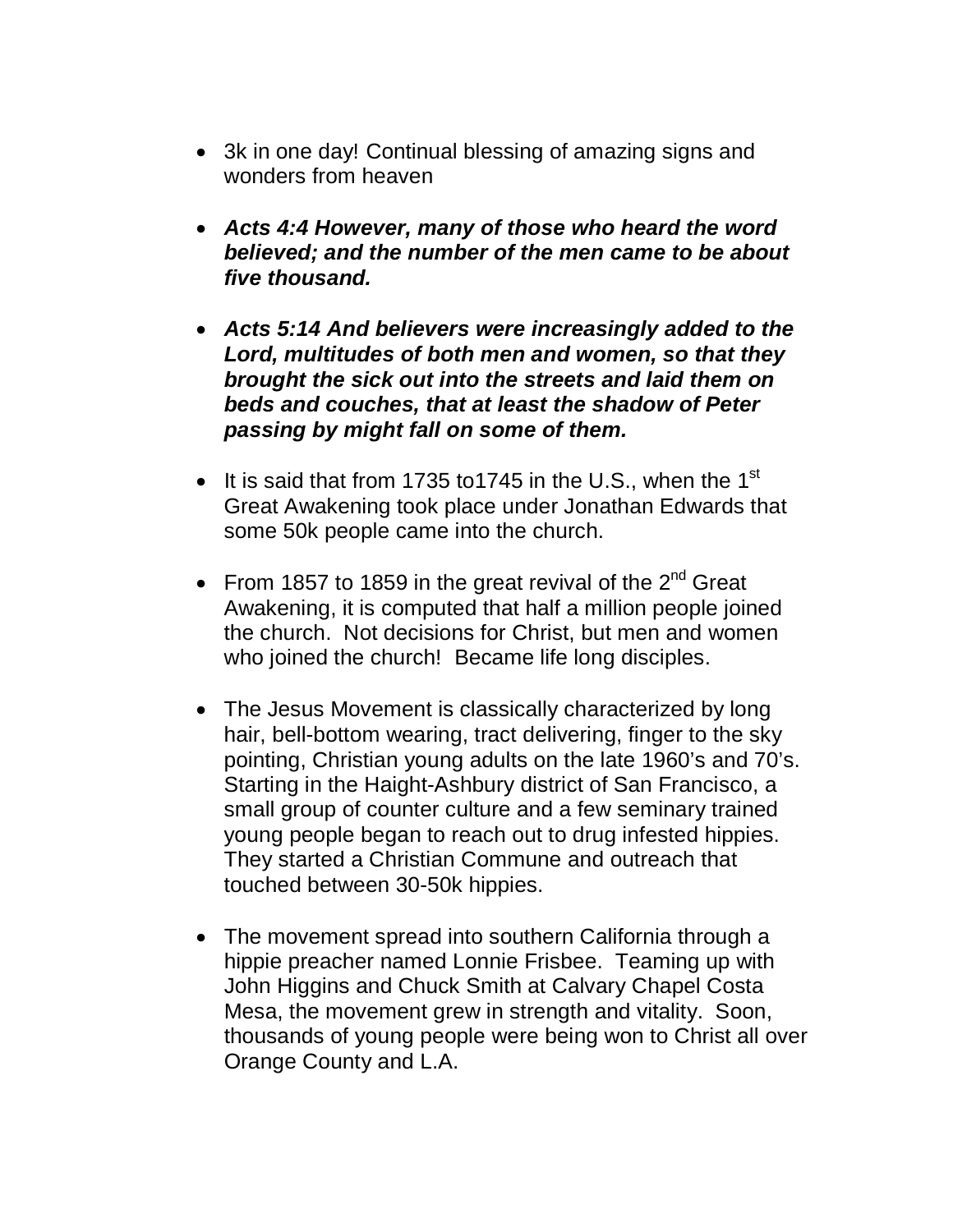- The Jesus movement spread as on fire hippies planted Christian Communes, new churches, and and ministries across the nation.
	- o Hundreds of thousands of young people were swept into the church
	- o Churches like Calvary Chapel, Hope Chapel, Vineyard, Jesus People, and Jews for Jesus were birthed from this movement
	- o In 1972, Campus Crusade for Christ held a massive event in Dallas, Texas called EXPLO '72 and 85,000 Jesus People attended the five-day event. The Saturday all-day closing concert drew a crowd estimated at 180,000! Billy Graham came, as did Johnny Cash.
	- o In a time when young people were searching for salvation politically and ecologically and free love through sex, drugs and rock n roll, Christ came down in a "windstorm"
- Recently, *Christianity Today* magazine selected their annual "Book of the Year" award. They chose *Gods Forever Family - The Jesus People Movement in America* by Larry Eskridge. It boldly proclaims that "the Jesus People Movement was one of the most important American religious movements of the second half of the 20th century" and that it "must be considered one of the formative powers that shaped American youth in the late 1960s and 1970s."

**Vs. 44 Now all who believed were together, and had all things in common, and sold their possessions and goods, and divided them among all, as anyone had need. So continuing daily with one accord in the temple, and breaking bread from house to house, they ate their food with gladness and simplicity of heart, praising God and having favor with all the people. And the Lord added to the church daily those who were being saved.**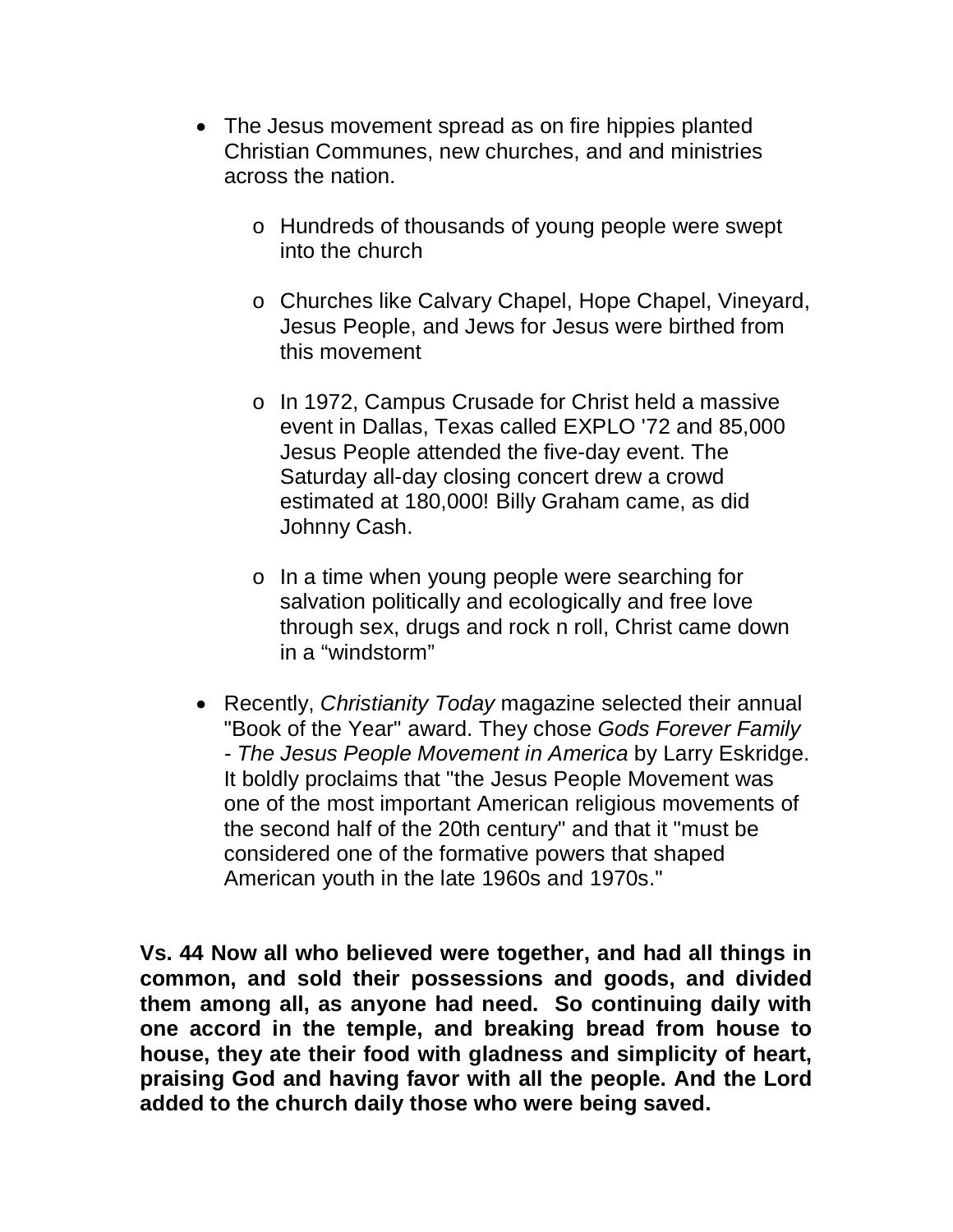#### **9) New Wave Society**

- **A type of kingdom of God, a foretaste of the kingdom, a new society, a kind of vanguard society where Christ is enthroned. A family, a community of love. Koinonia.**
- **Characteristics:**
	- o Focus on simplicity: Bible teaching, Communion, Worship
	- o Unity
	- o Sharing life together in homes
	- o Joy
	- o Simplicity
- Jonathan Edwards, writing of the Windstorm in Northhampton, Massachusetts, "In the spring and summer following 1735, the town seemed to be full of the presence of God as it never was so full of love, nor so full of joy, and yet so full of distress as it was then…our public assemblies were so beautiful; the congregation was alive in God's service, everyone earnestly intent on the public worship, every hearer eager to drink in the words of the minister…the assembly…from time to time in tears while the word was preached; some weaping with joy and distress, others with joy and love—still others in pity and concern for the souls of their neighbors." Fischer, *Reviving Revivals*, p. 158
- During the First Great Awakening, the movement of the Spirit had moved through the middle colonies and went south. In twenty years between twenty-five and fifty thousand were added to the church
- With the Azusa Street Revival of 1906, came such an outpouring not just of the Spirit but of mission outreach and church planting as the world has not ever seen Dr C Peter Wagner writes, "In all of history no other non-political, nonmiliatiristic, voluntary human movement has grown as rapidly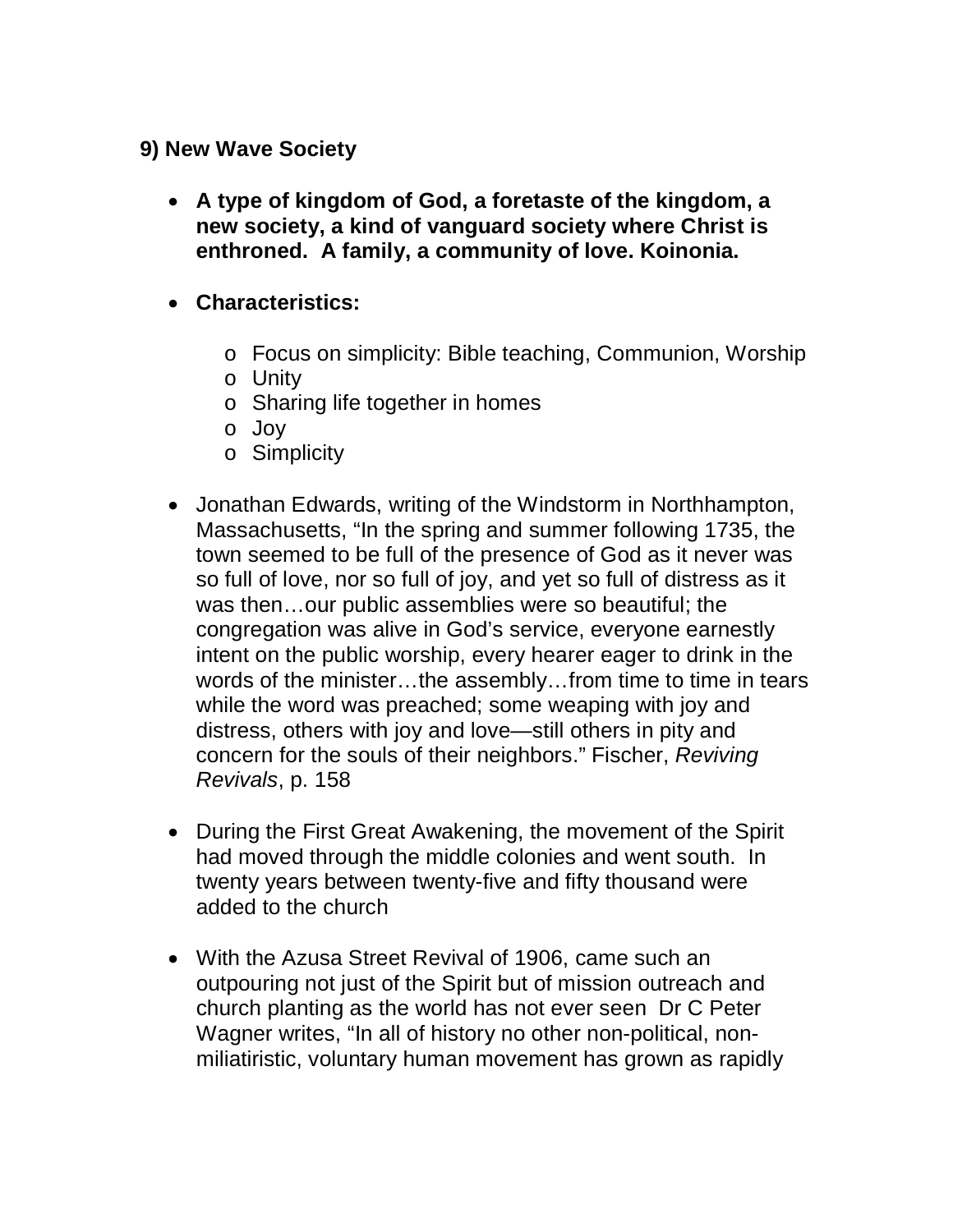as the Pentecostal-charismatic movement." Synan, *And the Spirit said Grow*, preface

**Benediction:** "Lord, I have heard of your fame; I stand in awe of your deeds, O Lord. Renew them in our day, in our time make them known; in wrath remember mercy" (Hab. 3:2).

Further Notes: Although there is no particular reference that is considered to have triggered the whole of the Jesus Movement, there is one common starting point. In San Francisco within the Haight-Ashbury district, a hub of counterculture had formed. It was in this district that Ted Wise and his wife began evangelizing a group of hippies in late 1966 (12). Soon, Steve Heefner, a disc jockey friend of Wise's, accepted Jesus. Two other friends of Wise named Jim Doop and Danny Sands, also became a Christians. Sands was so impressed by the biblical story of the rich young ruler that he sold everything and drove up and down the coast of California until he and his family eventually moved in with Wise and his wife. In the following year, this group of people started a coffeehouse in the Haight-Ashbury district in order to evangelize the area. In the two years that the coffeehouse was opened, somewhere between 30,000 to 50,000 young people heard the message of the gospel. It was these 30,000 to 50,000 people that have been said to have started the nationwide spread of the Jesus Movement A Four Square pastor, who was about ready to quit his ministry came to a little country church in Orange County called Calvary Chapel and began preaching from the Bible verse by verse and a great revival broke out and suddenly thousands of hippies, drug dealers, and pimps were getting saved in southern California, and the Jesus movement of the 1960's and 70's broke out and became so prominent that Time Magazine made it a cover article in June of 1971

After some time, Lonnie Frisbee who was one of the members of the commune felt the Lord calling him to start a ministry in California (14). So, he and his wife moved down to California where they met John Higgins. John wanted to do the exact same thing as Frisbee; so, they rented a house together in Costa Mesa, CA. Calling it the House of